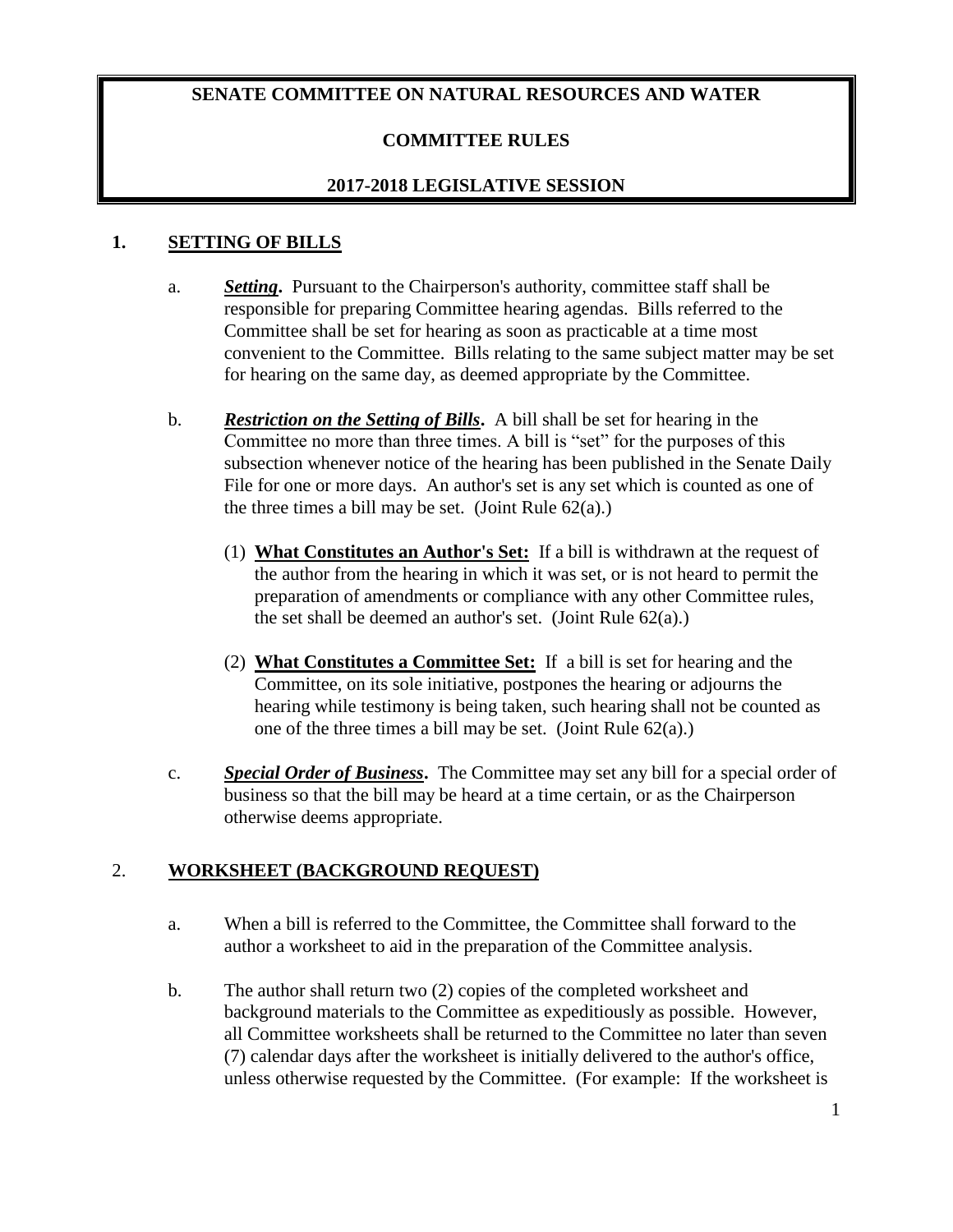delivered to the author by 5 p.m. on a Monday, it must be returned to the Committee no later than 5 p.m. on the following Monday.)

- c. The author's office shall transmit copies of the worksheet materials to the Minority Consultant no later than seven (7) calendar days after the worksheet is initially delivered to the author's office. Additionally, any background materials, support and/or opposition letters, and any other documentation submitted after the initial completed worksheet shall be provided to both the committee and the Minority Consultant.
- d. The completed worksheet shall contain any items deemed necessary by the Committee, including the names of any person in the author's office who may be contacted regarding the bill and any sponsor(s) who may be contacted regarding the bill; the author's statement of the purpose of the bill, including the problem or deficiency in existing law which the bill seeks to remedy; any studies, reports, statistics and facts which support the conclusion that there is a problem and that the proposed legislation will properly address that problem; and a complete list of known support and opposition.
- e. A bill may not be set for its first hearing until a completed worksheet has been received to the satisfaction of the Committee, along with any other supporting materials requested by the Committee, unless the Chairperson deems otherwise. If a bill has already been set, and a completed worksheet and any other supporting documentation has not been received to the satisfaction of the Committee, the Committee may reset the bill for a subsequent hearing and such a set shall be deemed an author's set.
- f. The Chairperson shall have the discretion not to allow consideration at a Committee hearing of any report, record, survey, statistics, study, or other material not provided to the Committee at least seven (7) calendar days before the hearing so there may be sufficient time for analysis of the material.

#### 3. **AUTHOR'S AMENDMENTS PRIOR TO HEARING**

- a. *Time for Submission of Amendments*. An author may, subject to the Joint Rules, amend a bill at any time prior to the hearing provided, however, that author's amendments shall not be accepted by the Committee less than seven (7) business days prior to the hearing at which the bill has been set.
- b. *Form of Amendments***.** All author's amendments shall be submitted to the Committee (the original, signed by the author, plus ten (10) copies) in Legislative Counsel form by the appropriate deadlines.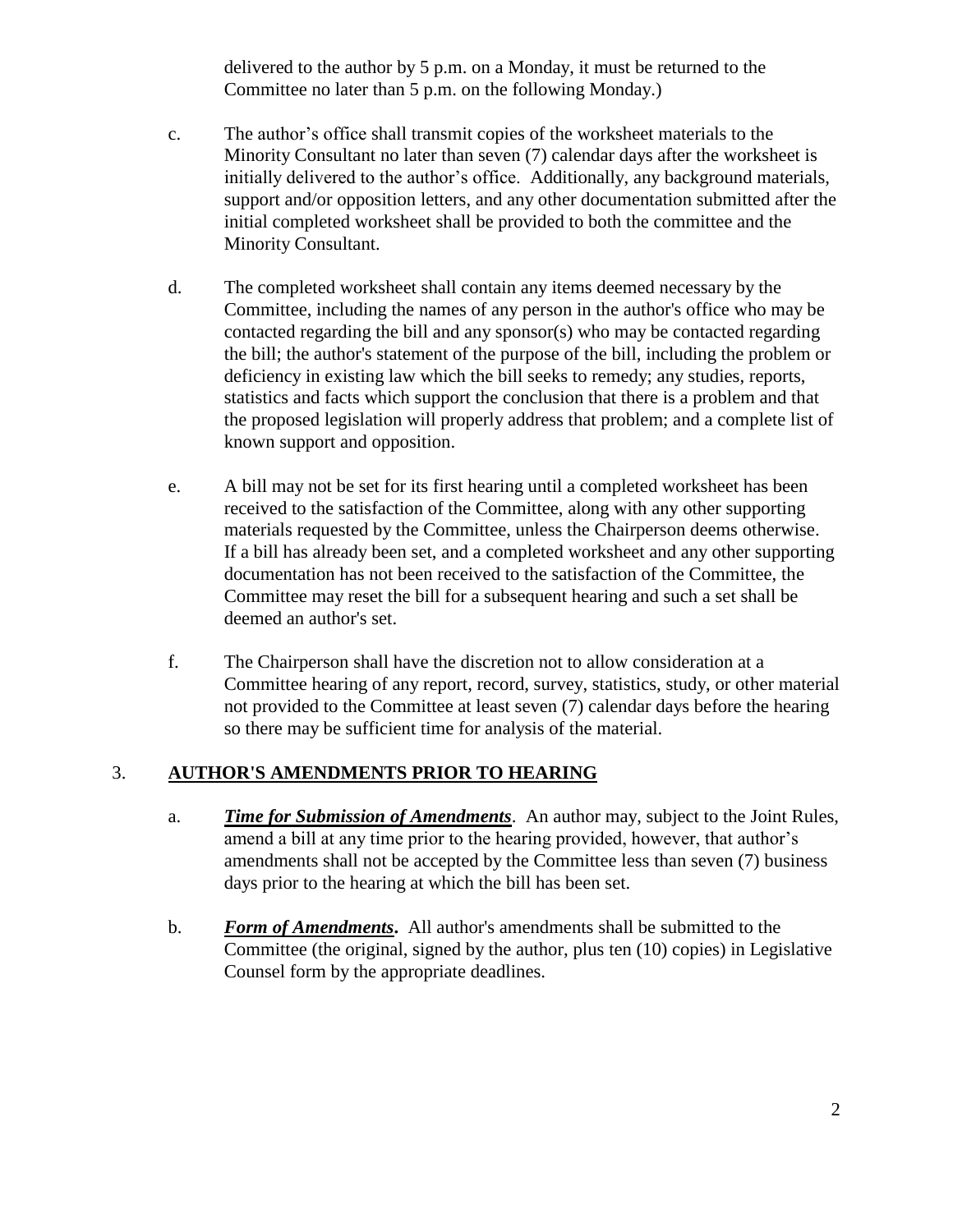- c. *Substantive Amendments.* Prior to a Committee hearing, the substantive nature of amendments shall be determined by the Legislative Counsel Digest. At a Committee hearing, the Chairperson shall have the responsibility for determining whether or not an amendment is "substantive" for the purposes of effectuating these Rules.
- d. *Late Amendments or Amendments Offered at Hearing.* If an author offers substantive amendments to his or her bill less than seven (7) business days prior to the Committee hearing for which the bill is set, or during the hearing, the bill shall not be heard in order to place the amendments in print and permit appropriate analysis by Committee counsel, unless the Chairperson otherwise deems appropriate. Such a set shall be deemed an author's set.
- e. *Committee Amendments*. Amendments made to a bill during a hearing shall be drafted by Committee staff.
- f. *Mock-ups.* With advance permission of the Committee, an author may submit amendments after normal Committee deadlines. In such instances, the author must have a written mockup of the bill with the proposed amendments at the Committee hearing and provide the mockup to Committee staff for review no later than 5 p.m. four (4) calendar days prior to the hearing, unless the Chairperson deems otherwise.
- g. *Bill Returned to Committee If Substantially Amended.* Implicit in taking up a bill before this Committee is an implied agreement by the author to return the bill to the Committee upon request if the bill is significantly changed after it leaves the Committee.

# 4. **COMMITTEE ANALYSES**

- a. *Availability*. Committee analyses of bills scheduled for hearing shall be made available to the public one working day prior to the day of the hearing. In general, however, every effort will be made to distribute the committee binders by the end of the day on the Friday before a Tuesday hearing.
- b. *Distribution***.** A copy of the analysis shall be sent to the bill's author and to Committee members prior to its general distribution to the public.
- c. *Policy Committee Analysis: Notation of Support and Opposition* Support and opposition letters received by the Committee less than seven (7) business days prior to a hearing on a bill are not assured of being reflected in a Committee analysis. Only those letters which clearly indicate "Support" or "Oppose" to the current version of the bill may be noted in the Committee analysis. Letters from organizations must be on letterhead, include a signature, and reference the latest amended version of the bill. Electronic copies of letters are acceptable if they are on letterhead with a signature.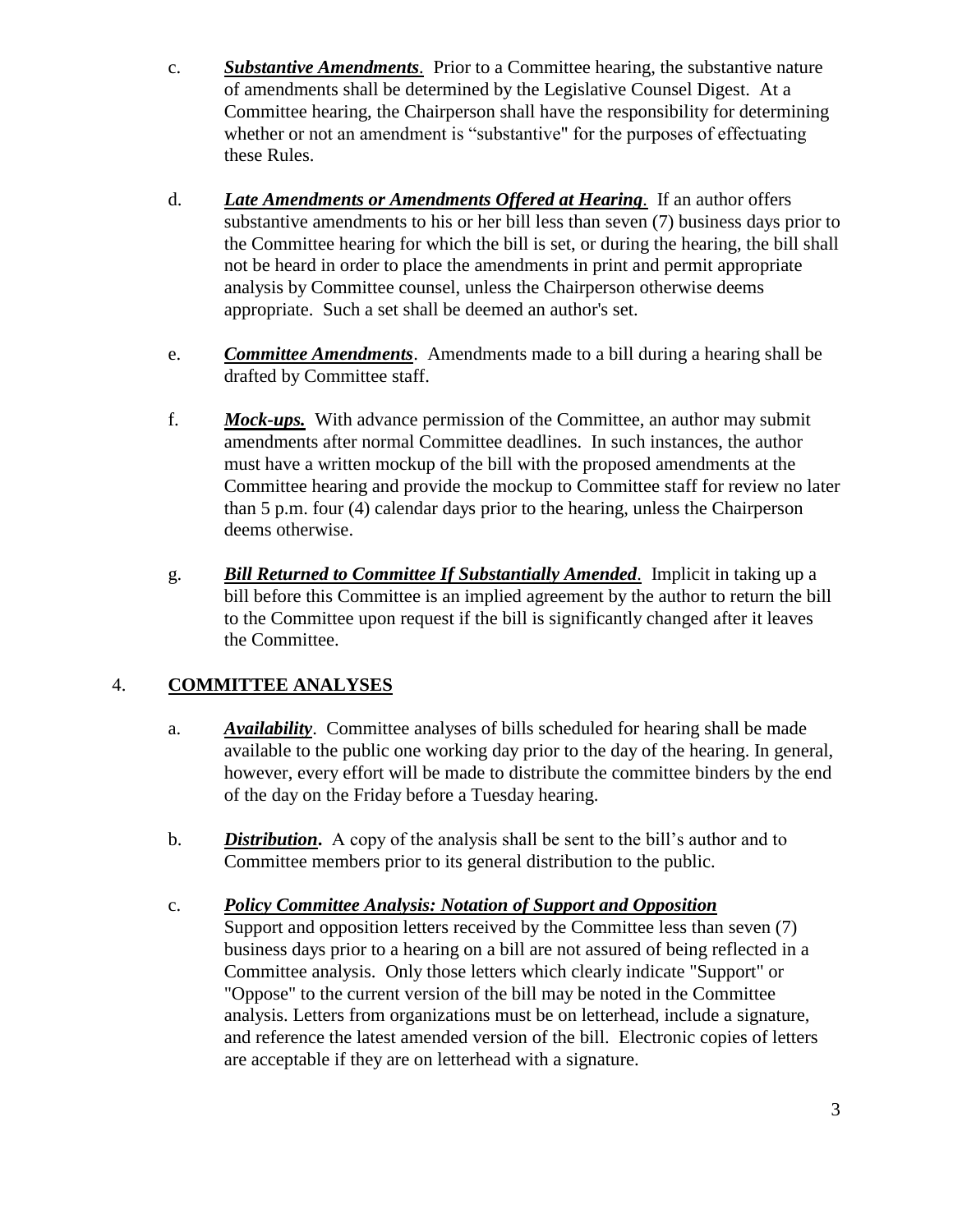The Author's office is responsible for submitting all support and opposition to the Senate Minority Consultant.

#### d. *Third Reading Analysis: Notation of Support and Opposition*

Policy committees are responsible for analyses of measures that are heard in committee and recommended to the Senate floor, it is the responsibility of the Author's office to provide updated support and opposition letters to the committee no less than two (2) days prior to the bill being heard on the Senate floor. If updated letters are not submitted the Committee may state that updated support and opposition could not be verified and therefore will not be listed in the analysis.

## 5. **MEETING AND QUORUM**

- a. *Commencement of Hearings.* The Chairperson shall promptly call all meetings to order at the time and place designated in the Senate Daily File. If a quorum is not present, the Chairperson may commence the hearing as a subcommittee subject to both Senate and Joint Rules, may receive testimony, and may recommend action on a bill to the majority of the Committee.
- b. *Quorum.* A majority of the Committee members shall constitute a quorum. (Senate Rule 21.5(f))
- c. *Disqualification.* No Committee member shall participate, by voting or any other action, in the enactment or defeat of legislation in which he or she has a personal interest. Whenever one or more Committee members is disqualified from taking any action on a bill pursuant to the Joint Rules, it shall not reduce the votes required to take action on a bill. A member shall advise the Chairperson of the disqualification at the beginning of the hearing. (Joint Rule 44.)

## 6. **ORDER OF AGENDA**

- a. *File Order.* Bills set for hearing shall generally be heard in the order that they are listed in the Senate Daily File, except as the Chairperson otherwise deems appropriate. (For example, the Chairperson may choose to permit an author to present all his or her bills at one time, or may take an author out of order out of courtesy or special circumstances.) An exception shall be made for bills placed on the Committee's consent calendar.
- b. *Absence of Author.* If an author is not present when his or her bill comes up, the bill may be passed and considered an author's re-set, unless the Chairperson otherwise deems appropriate.
- c. *Committee Members***.** Committee members shall generally present their bills after other authors, unless the Chairperson deems otherwise.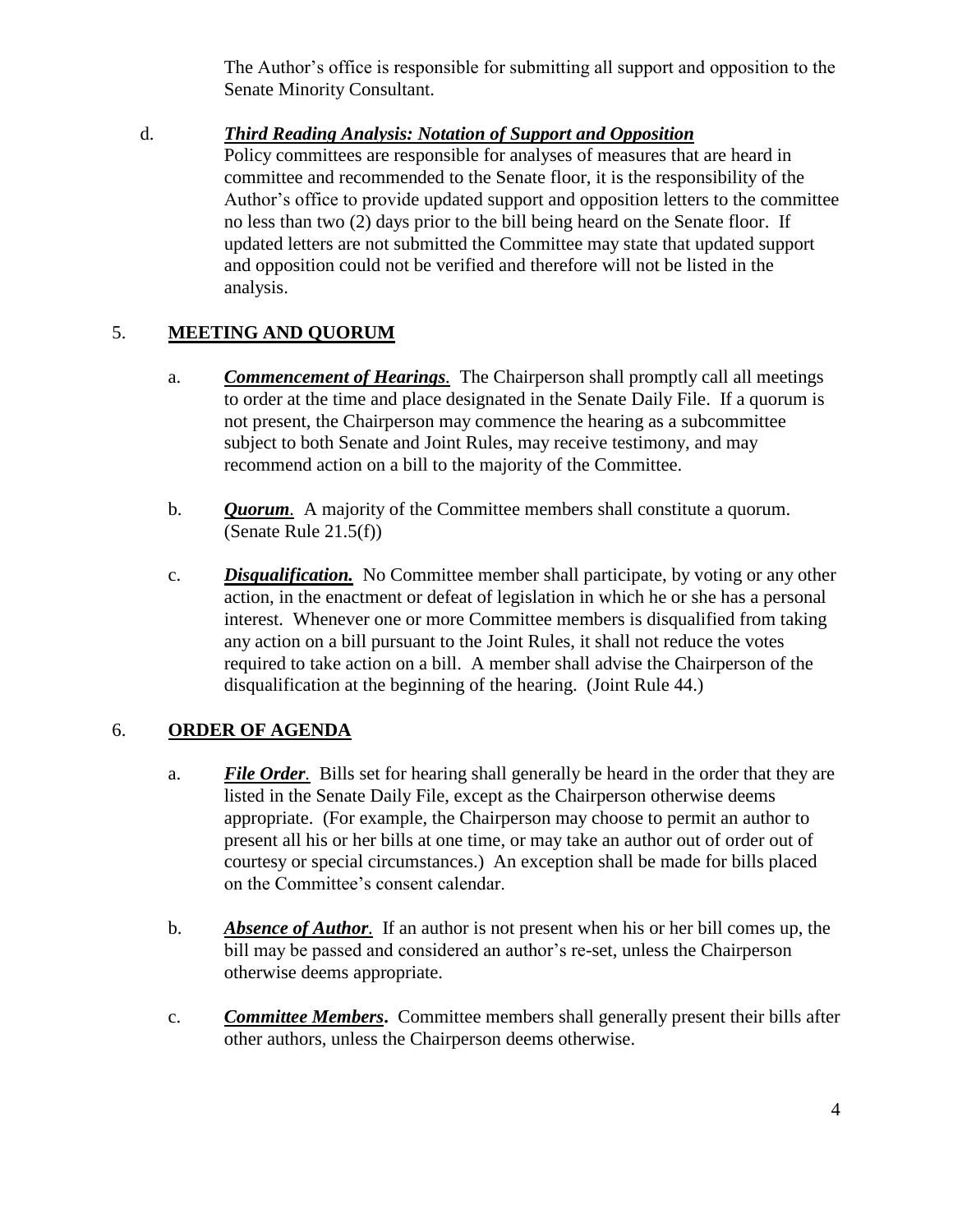## 7. **CONSENT CALENDAR**

- a. *Preparation of Consent Calendar.* Bills without written opposition may be placed on a proposed consent calendar. All items remaining on the consent calendar shall be voted on by the Committee without testimony, unless the Chairperson deems otherwise. The committee staff may, in consultation with the Minority Consultant, prepare a proposed consent calendar prior to a Committee hearing which may include any uncontested bill for which no opposition has been brought to the attention of the Committee. (Joint Rules 22.1 and 22.2.)
- b. *Time for Taking Up Consent Calendar.* The Chairperson may take up the consent calendar at any convenient opportunity during the Committee hearing. Authors of bills placed on the consent calendar need not be present when the consent calendar is taken up.
- c. *Removal of Items from Consent Calendar.* Any member of the Committee has the right to pull a bill off the consent calendar before the consent calendar is taken up for a vote. If a bill is removed from the consent calendar, the Chairperson shall direct the Sergeant-at-Arms to call the author's office and notify the author of the need to present the bill before the Committee. The bill either shall be taken up in the order specified in Rule 6 or at the next scheduled Committee hearing, as the Chairperson deems appropriate.
- d. *Availability of Consent Calendar.* If the Committee prepares a proposed consent calendar in advance of the Committee hearing, a list of the bills proposed for the consent calendar shall be made available to the public at the same time Committee analyses are made available to the public.

## 8. **TESTIMONY AT HEARINGS**

- a. *Limits on Testimony***.** The Chairperson may, in consultation with the Vice Chairperson, limit duplicative testimony, limit the number of witnesses appearing on behalf of or in opposition to a bill, and limit the time allotted authors and witnesses testifying on behalf of or in opposition to a bill.
- b. *Author's Presentation.* No person other than the author may present a bill before the Committee without submitting to the Committee a prior written request explaining the reasons why the author cannot personally present the legislation and receiving appropriate authorization from the Committee.
- c. *Written Testimony*. The Chairperson may require any author wishing to present written testimony on any bill before the Committee to deliver the testimony in written form to the Committee at least one (1) working day prior to the hearing.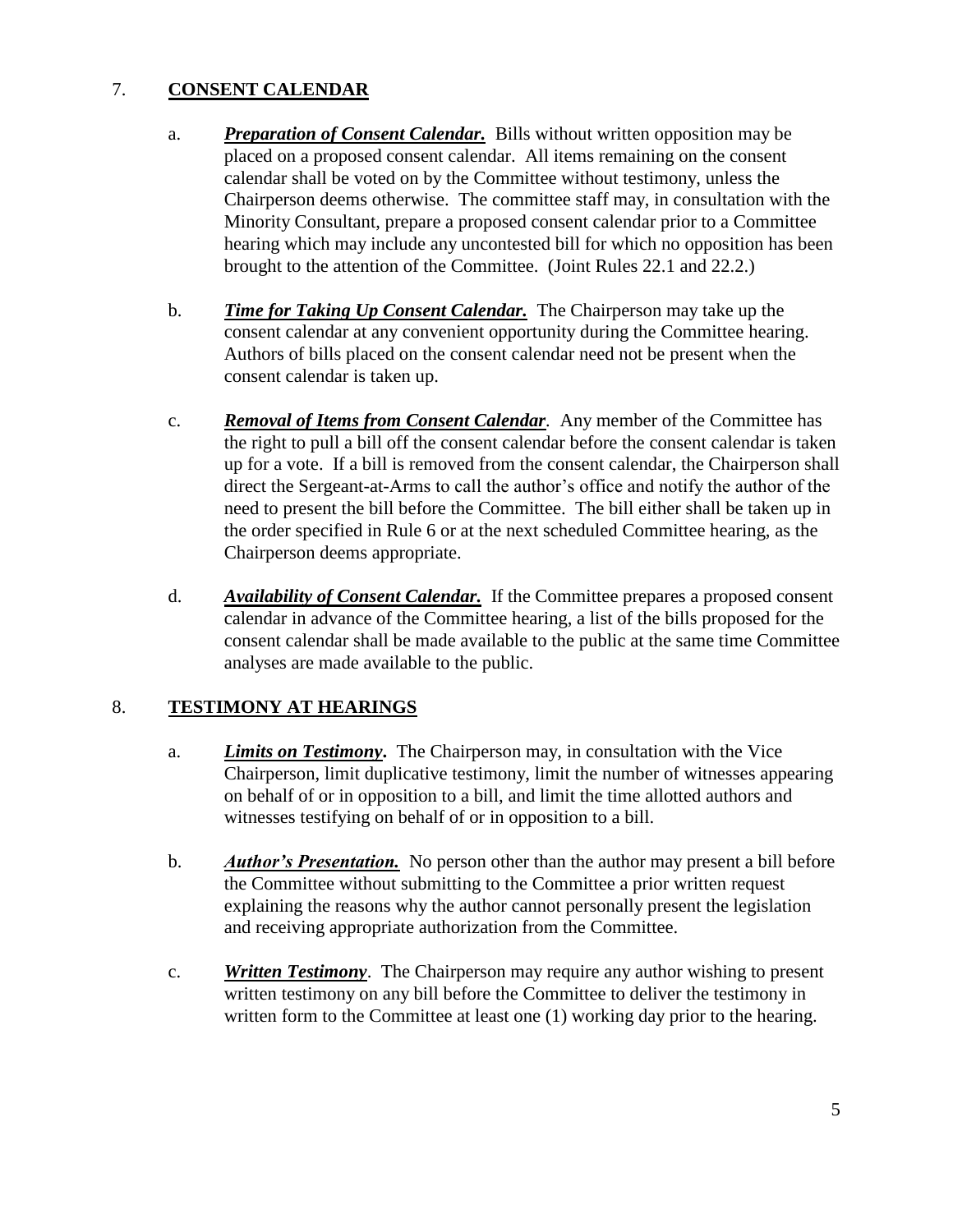### 9. **VOTING**

- a. *Majority Required.* A majority of the Committee membership is required to pass a bill from the Committee. A simple majority of those present and voting is sufficient to recommend the adoption of Committee amendments, provided that a quorum is present. (Joint Rule 62.)
- b. *Recorded Voting.* All actions taken on a bill by the Committee shall be by recorded roll call vote only, except as noted in Rule 9 (f) below or in the Joint Rules or the Rules of the Senate. (Joint Rule 62.)
- c. *Voting Calls*. Prior to announcement of the vote, upon the request of the author or any member of the Committee, the Chairperson shall announce that the bill will be placed on-call. The period of time for the call shall not exceed the adjournment of the Committee meeting. The Chairperson shall announce the time or times when the roll shall be opened for a vote on any bill which is on-call. When a bill is on-call, a member may vote on the bill only when the call is lifted. At the time that a call on a bill is being lifted, any member of the Committee who has previously voted on the measure may change her or his vote. However a member may not add his or her vote to any bill after the Committee has been officially adjourned. The vote shall be announced upon conclusion of a roll call vote, absent an approved motion or author's request to place a bill on-call. (Joint Rules  $62(c)(d)$  and  $64.$ )
- e. *Vote Changes*. Once the roll is closed and the final vote on a motion is announced, no member except the President Pro Tempore or the Senate Republican Leader may add on a vote but only if the change or addition would not affect the outcome of the motion.
- f. *When Recorded Votes Not Required*. A recorded roll call vote is not required on the following actions by the Committee:
	- (1) A motion to take a bill "under submission" or other procedural motion which does not have the effect of finally disposing of the bill. (Joint Rule 62.)
	- (2) An author's request to withdraw a bill from the Committee calendar. (Joint Rule 62.)
	- (3) The return of a bill to the Secretary where the bill has not been voted upon by the Committee. (Joint Rule 62.)
- g. *Tie Votes*. In the case of a tie vote, a motion fails.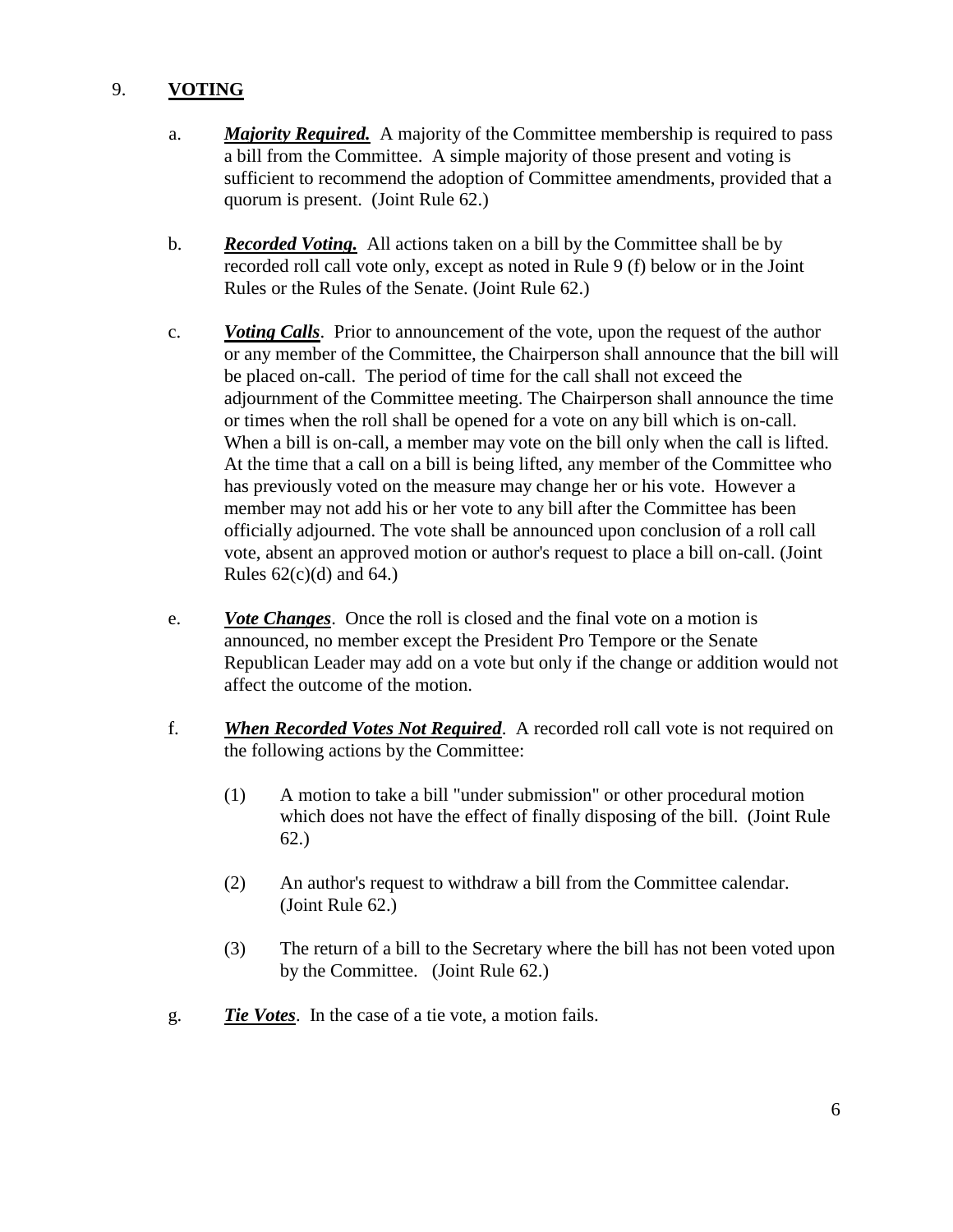### 10. **RECONSIDERATION**

- a. *Reconsideration of Bill Allowed Only Once***.** After a bill has been defeated by the Committee, reconsideration of the bill may be granted one time. (Joint Rule 62(a).)
- b. *Reconsideration Request.* A request for reconsideration shall be made by the author either at the hearing in which the bill was defeated or within 15 legislative days of the bill's defeat, or prior to the interim joint recess, whichever occurs first. Any request for reconsideration not made at the hearing in which the bill was defeated shall be timely submitted by the author to the Committee in writing. (Joint Rule  $62(a)$ .)
- c. *Majority Vote Required for A Reconsideration Vote to Be Granted.* Following a proper request for reconsideration, the Committee may grant reconsideration of a bill by a majority, recorded roll call vote only. Absent an objection by a Committee member, the vote to reconsider the bill may be granted by unanimous consent. If the request for reconsideration fails, the bill shall be immediately returned to the Secretary of the Senate. (Joint Rule 62(a).)

## 11. **SUBCOMMITTEES**

- a. *Study***.** The Chairperson may, subject to the Rules of the Senate, create subcommittees for the in-depth study of a particular subject matter or bills. (Senate Rule 21.5(n).)
- b. *Rules***.** Subcommittees shall operate under the same rules as the full Committee.

## 12. **REVIEW OF ADMINISTRATIVE REGULATIONS**

- a. *Review of Regulations***.** Committee staff may review all proposed administrative rules and regulations which are contained in the Notice Supplement of the California Administrative Register and which pertain to agencies and programs within the scope of the Committee's jurisdiction. (Joint Rule 37.7.)
- b. *Duties***.** Committee staff may review each administrative rule or regulation for conformity with the enabling statute and with legislative intent. Rules or regulations which do not appear to be based on statutory authority or which do not appear to be consistent with legislative intent may be placed on the Committee's agenda for appropriate action. (Joint Rule 37.7.)

## 13. **OVERSIGHT**

a. *Investigation***.** The Chairperson may, subject to the Rules of the Senate, create oversight subcommittees to conduct detailed investigations of the performance and effectiveness of state agencies and programs that come within the scope of the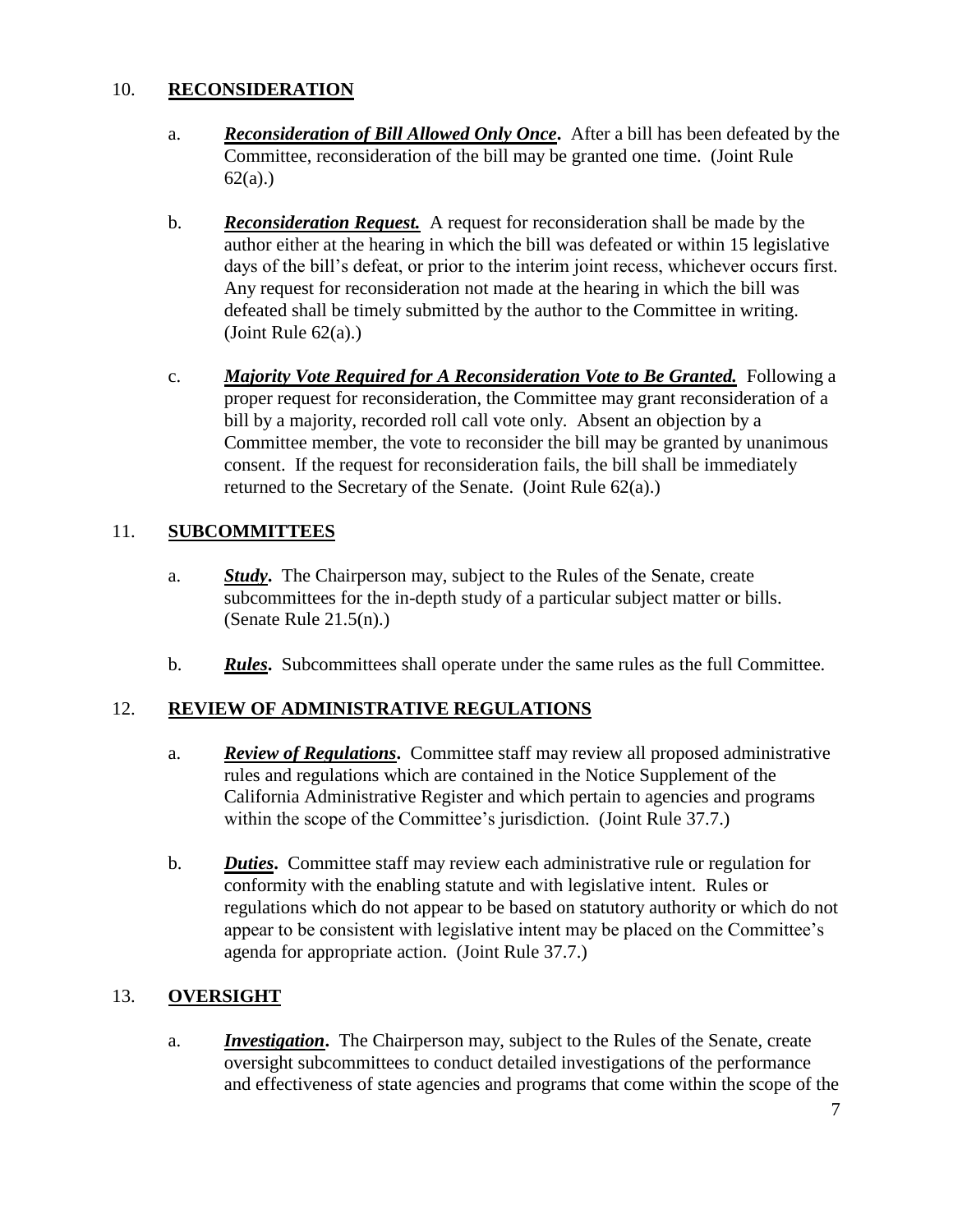Committee's jurisdiction. Such subcommittees shall make periodic reports to the full Committee on the progress of their oversight activities.

b. *Agenda***.** Whenever reports submitted by the Legislative Analyst, Auditor General, or other agency directed to do so, are referred to the Committee, any legislative recommendations contained in the report shall be placed on the Committee's agenda for appropriate action.

## 14. **INTERIM STUDY**

- a. The Committee may, by majority vote, refer the subject matter of a bill for interim study.
- b. The Chairperson may call the Committee to sit during an interim or recess to conduct public hearings, gather information, discuss proposed legislation, or for any other proper purpose.
- c. Informational hearings outside of Sacramento are permitted during recesses, subject to Senate Rules and the appropriate four-day file notice. However, the Committee may not act on a bill outside of Sacramento. (Joint Rule 60.)

### 15. **MISCELLANEOUS PROCEDURAL RULES**

- a. *Appealing the Decision of the Chairperson.* Any Committee member may appeal a decision or ruling of the Chairperson on a point of order. Such appeals shall be decided by a majority of those members present and voting. A majority of those members present and voting or a tie vote sustains the decision or ruling of the Chairperson.
- b. *Substitute Motions.* A substitute motion or substitute amendment may be offered to replace an original motion before the Committee.
	- (1) A motion to substitute shall be deemed a motion to amend, is debatable, and can be adopted by a majority of those members present and voting.
	- (2) If the substitute motion is adopted, it becomes the new "main" motion.
	- (3) A substitute motion which has been adopted is subject to the same voting requirement as if it were the original motion. If the substitute motion fails, the original motion is again before the Committee and is subject to the normal voting requirements.
- c. *Vacancies.* A vacancy on the Committee does not reduce the quorum requirement or the number of votes required to take action on a bill.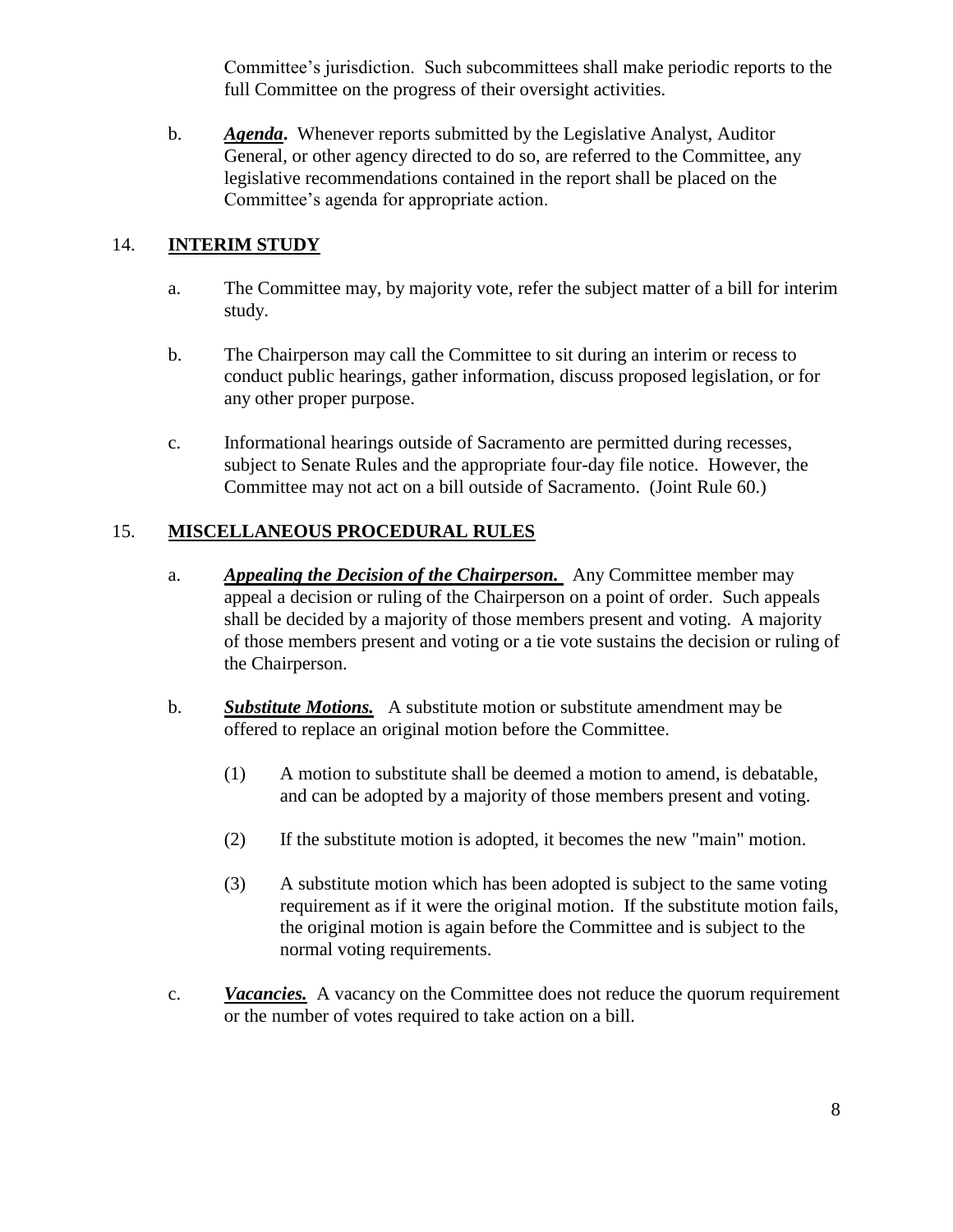#### 16. **AMENDMENT OF THESE RULES**

These rules may be changed by a majority vote of the Committee consistent with the Joint Rules and the Rules of the Senate.

### 17. **PILOT PROJECTS**

Any bill that proposes the creation of a pilot project shall contain the following substantive requirements:

- a. A statement of purpose of the proposed pilot project which specifically states the goals or objectives of the project.
- b. The methodology for determining success of the pilot project, including defined outcome measures (specifying, among other things, numerical objectives which must be met or exceeded) by which the success of the project may be quantified.
- c. In the event a bill is amended into a pilot project bill during the Committee hearing, the Committee shall draft amendments in conformity with these rules. The Chairperson may, as he or she deems appropriate, put the bill over to the next scheduled hearing in order to allow sufficient time for drafting.

## 18. **OMNIBUS BILLS**

- a. The Committee may introduce one or more omnibus bills germane to any subject within the proper jurisdiction of the Committee. An omnibus bill shall contain the signatures of all members of the Committee. Any such omnibus bill shall include only provisions determined by the Committee to be technical, nonsubstantive, or non-controversial. In the event that any provision included in the bill is later deemed to be controversial, it shall be excised from the bill.
- b. If all the members of the Committee sign a bill, at the option of the Chairperson, the Committee members' names need not appear as authors in the heading of the printed bill.

#### 19. **COMMITTEE BILLS**

The Committee may introduce a bill germane to any subject within the proper consideration of such committee in the same manner as any Member. (Senate Rule 23.)

#### 20. **LEGISLATIVE RECORDS**

The Committee Assistant is the custodian of the Committee's legislative records. Pursuant to Section 9080 of the Government Code, the Committee Assistant shall preserve the Committee's current legislative records and may lodge the Committee's older legislative records with the State Archives. The Committee's legislative records that are in the possession of the Committee Assistant are open to inspection and copying